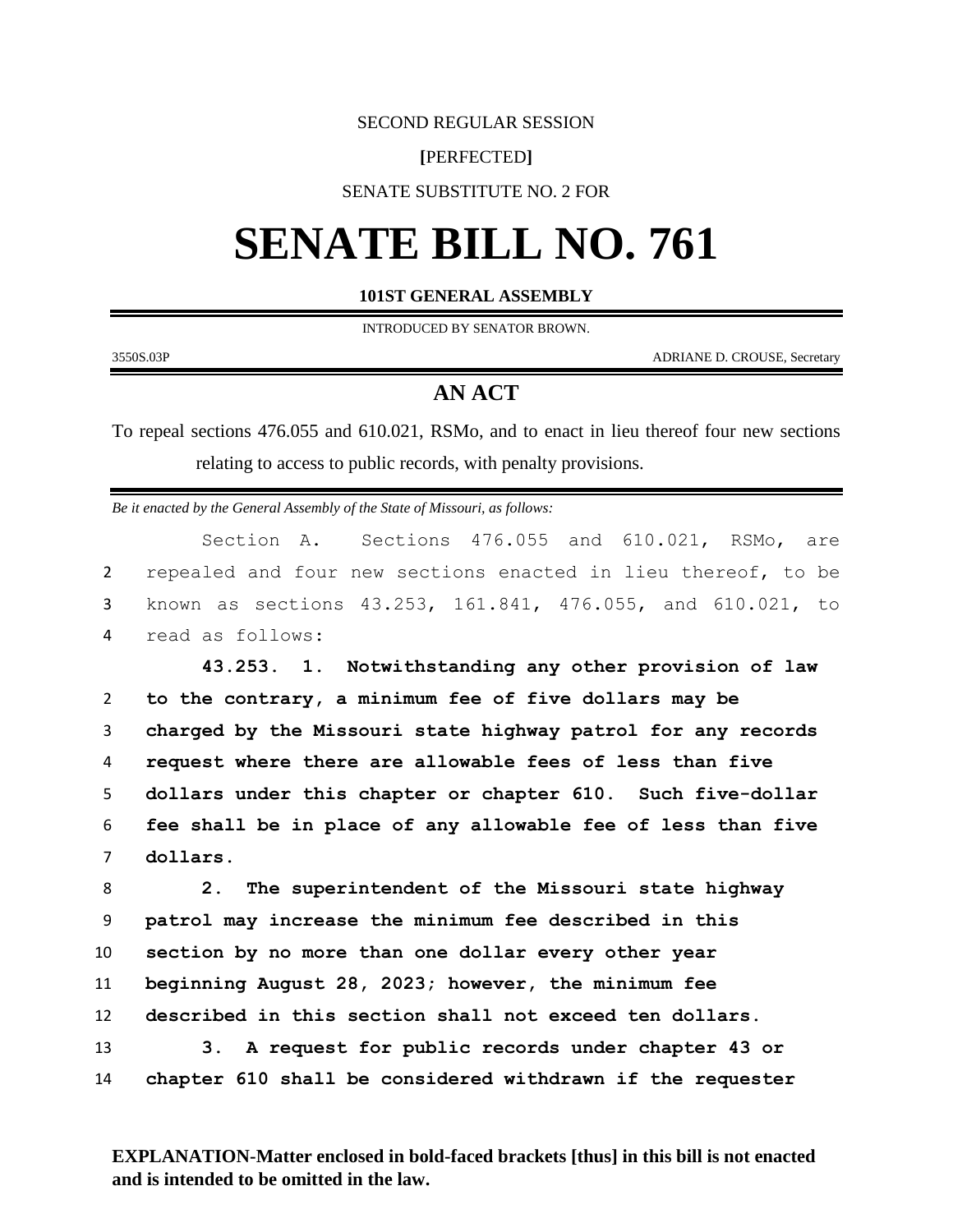**fails to remit all fees within thirty days of a request for payment of the fees by the Missouri state highway patrol.**

 **161.841. 1. This section shall be known and may be cited as the "Parents' Access to Public School Records Act".**

 **2. As used in this section, the term "parent" means a child's parent, guardian, or other person having control or custody of the child.**

 **3. This section shall be construed to empower parents to enforce the following rights to access public records maintained by school districts and public schools in which their children are enrolled that receive any federal or state moneys:**

 **(1) The right to know what their minor child is being taught in school including, but not limited to, curricula, books, and other instructional materials;**

 **(2) The right to receive information about who is teaching their minor child including, but not limited to, guest lecturers and outside presenters;**

 **(3) The right to receive information about individuals and organizations receiving school contracts and funding;**

 **(4) The right to view or receive all school records, medical or otherwise, concerning their minor child;**

 **(5) The right to receive information about the collection and transmission of their minor child's data;**

 **(6) The right to have sufficient accountability and transparency regarding school board records; and**

 **(7) The right to know about records regarding situations affecting their minor child's safety in school.**

 **4. No school district or public school shall require nondisclosure agreements or similar forms for a parent's review of curricula. Each public school or school district shall allow parents to make copies of curriculum documents.**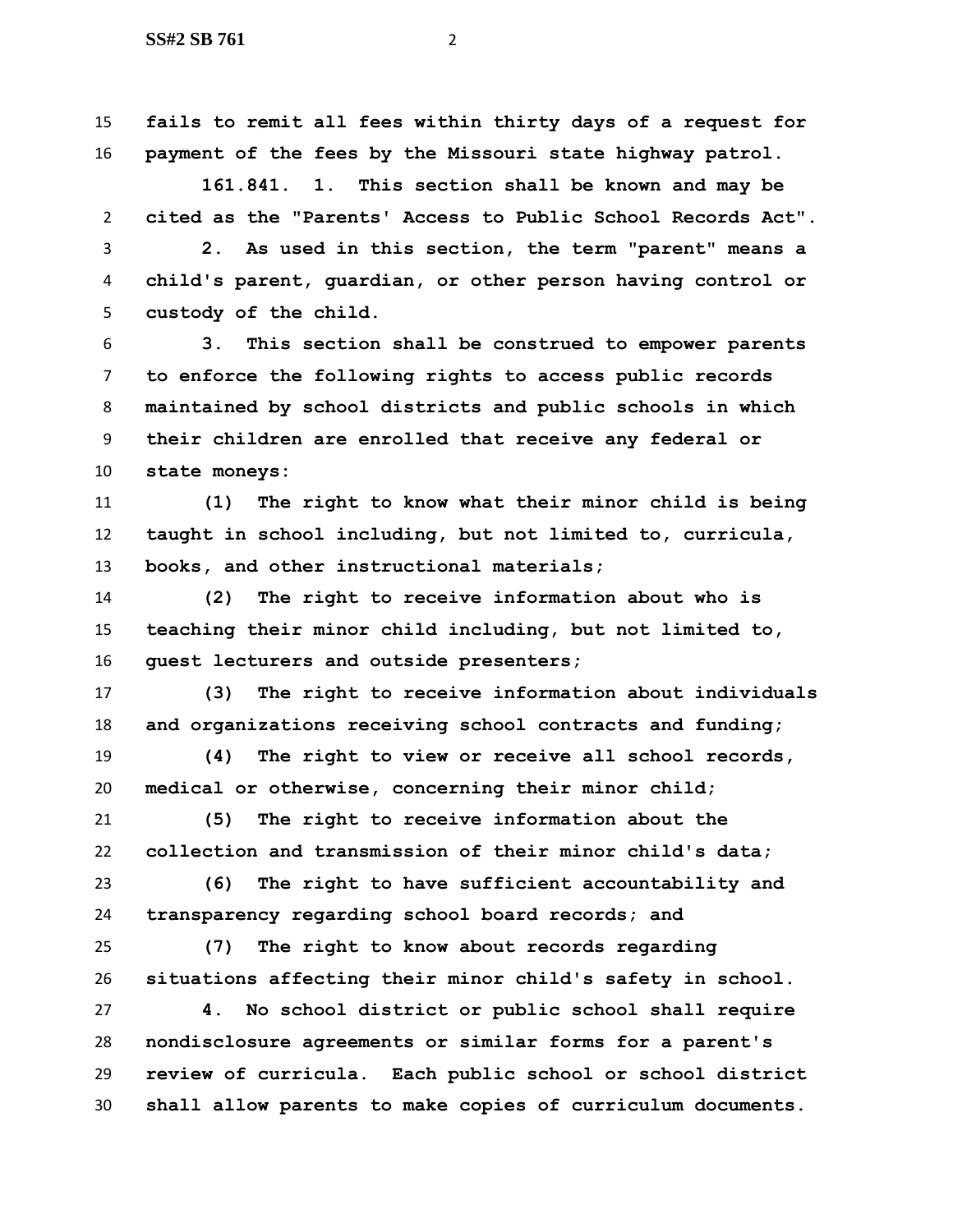**5. No school district or public school shall collect any biometric data or other sensitive personal information about a minor child without obtaining written parental consent before collecting such data or information.**

 **6. Each school board meeting pertaining to curricula, safety, or other student issues shall be held in public and allow for public comments.**

 **7. Each school district and public school shall notify parents in a timely manner of all reported incidents pertaining to student safety including, but not limited to, any felony or misdemeanor committed by teachers or other school employees.**

476.055. 1. There is hereby established in the state treasury the "Statewide Court Automation Fund". All moneys collected pursuant to section 488.027, as well as gifts, contributions, devises, bequests, and grants received relating to automation of judicial record keeping, and moneys received by the judicial system for the dissemination of information and sales of publications developed relating to automation of judicial record keeping, shall be credited to the fund. Moneys credited to this fund may only be used for the purposes set forth in this section and as appropriated by the general assembly. Any unexpended balance remaining in the statewide court automation fund at the end of each biennium shall not be subject to the provisions of section 33.080 requiring the transfer of such unexpended balance to general revenue; except that, any unexpended balance remaining in the fund on September 1, 2023, shall be transferred to general revenue.

 2. The statewide court automation fund shall be administered by a court automation committee consisting of the following: the chief justice of the supreme court, a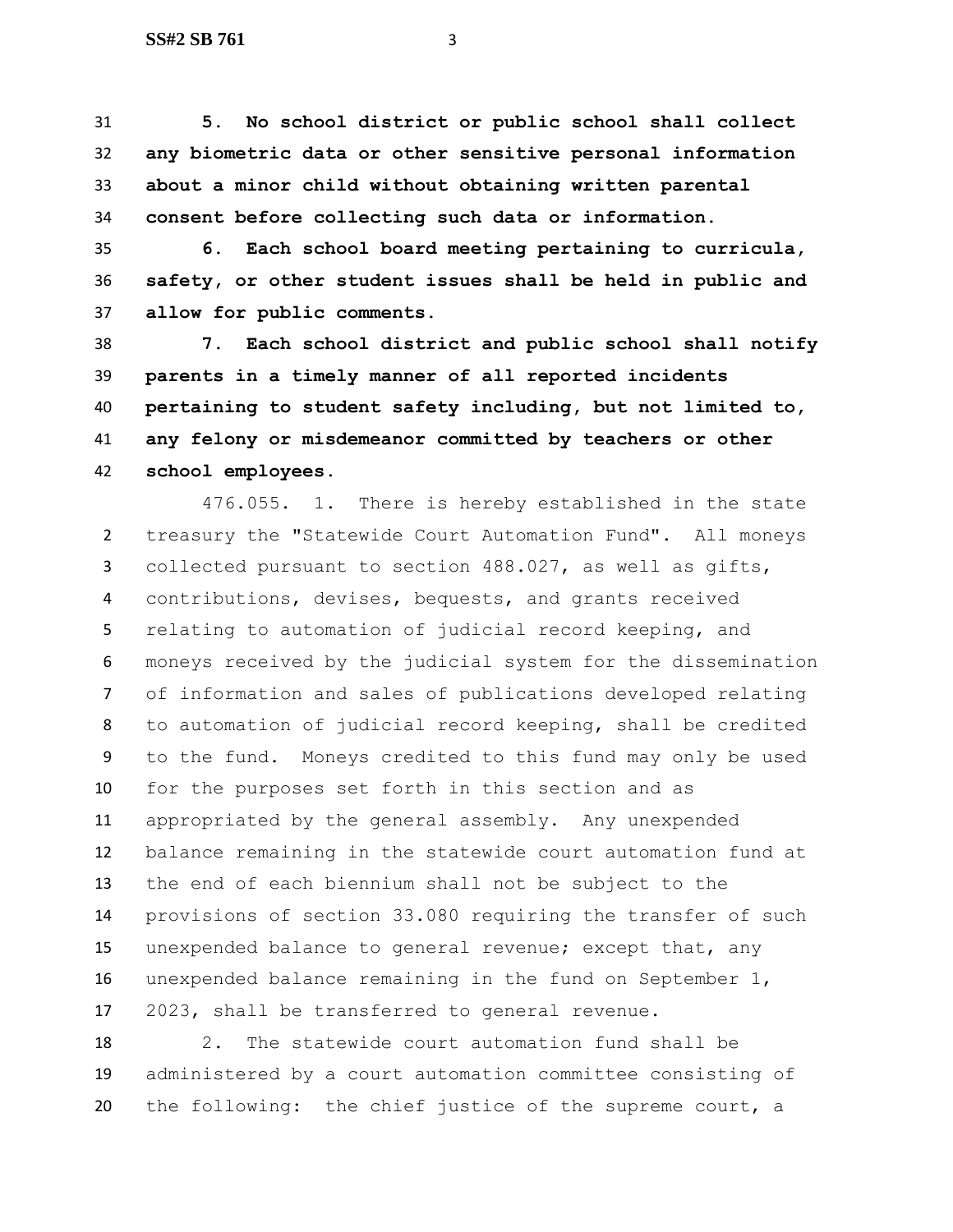judge from the court of appeals, four circuit judges, four associate circuit judges, four employees of the circuit court, the commissioner of administration, two members of the house of representatives appointed by the speaker of the house, two members of the senate appointed by the president pro tem of the senate, the executive director of the Missouri office of prosecution services, the director of the state public defender system, and two members of the Missouri Bar. The judge members and employee members shall be appointed by the chief justice. The commissioner of administration shall serve ex officio. The members of the Missouri Bar shall be appointed by the board of governors of the Missouri Bar. Any member of the committee may designate another person to serve on the committee in place of the committee member.

 3. The committee shall develop and implement a plan for a statewide court automation system. The committee shall have the authority to hire consultants, review systems in other jurisdictions and purchase goods and services to administer the provisions of this section. The committee may implement one or more pilot projects in the state for the purposes of determining the feasibility of developing and implementing such plan. The members of the committee shall be reimbursed from the court automation fund for their actual expenses in performing their official duties on the committee.

 4. Any purchase of computer software or computer hardware that exceeds five thousand dollars shall be made pursuant to the requirements of the office of administration for lowest and best bid. Such bids shall be subject to acceptance by the office of administration. The court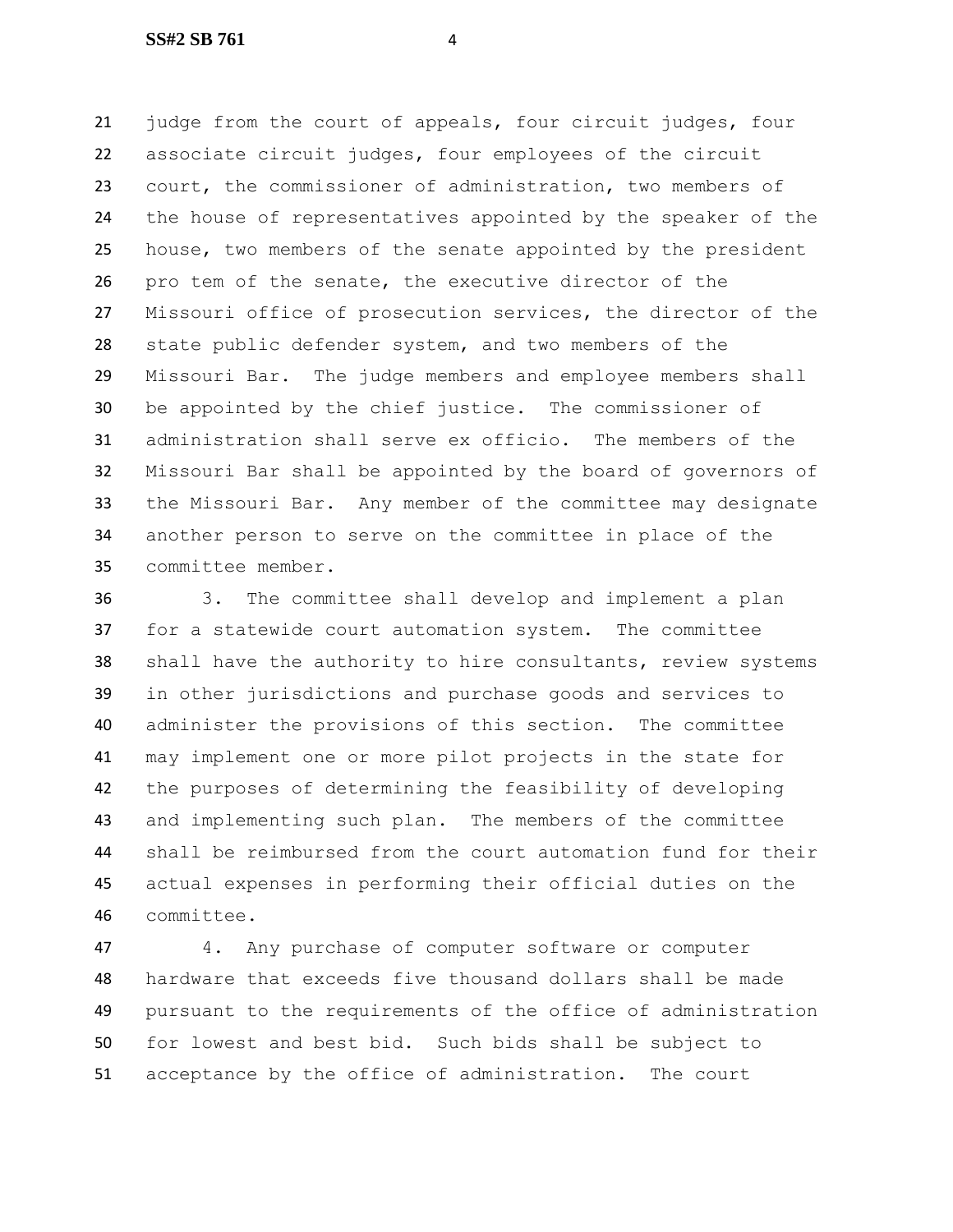automation committee shall determine the specifications for such bids.

 5. The court automation committee shall not require any circuit court to change any operating system in such court, unless the committee provides all necessary personnel, funds and equipment necessary to effectuate the required changes. No judicial circuit or county may be reimbursed for any costs incurred pursuant to this subsection unless such judicial circuit or county has the approval of the court automation committee prior to incurring the specific cost.

 6. Any court automation system, including any pilot project, shall be implemented, operated and maintained in accordance with strict standards for the security and privacy of confidential judicial records. **Any court automation system, including any pilot project, that provides public access to electronic records on the internet shall redact any personal identifying information, including name, address, and year of birth, of a minor and, if applicable, any next friend.** Any person who knowingly releases information from a confidential judicial record is guilty of a class B misdemeanor. Any person who, knowing that a judicial record is confidential, uses information from such confidential record for financial gain is guilty of a class E felony.

77 7. On the first day of February, May, August and November of each year, the court automation committee shall file a report on the progress of the statewide automation system with:

81 (1) The chair of the house budget committee; 82 (2) The chair of the senate appropriations committee; 83 (3) The chair of the house judiciary committee; and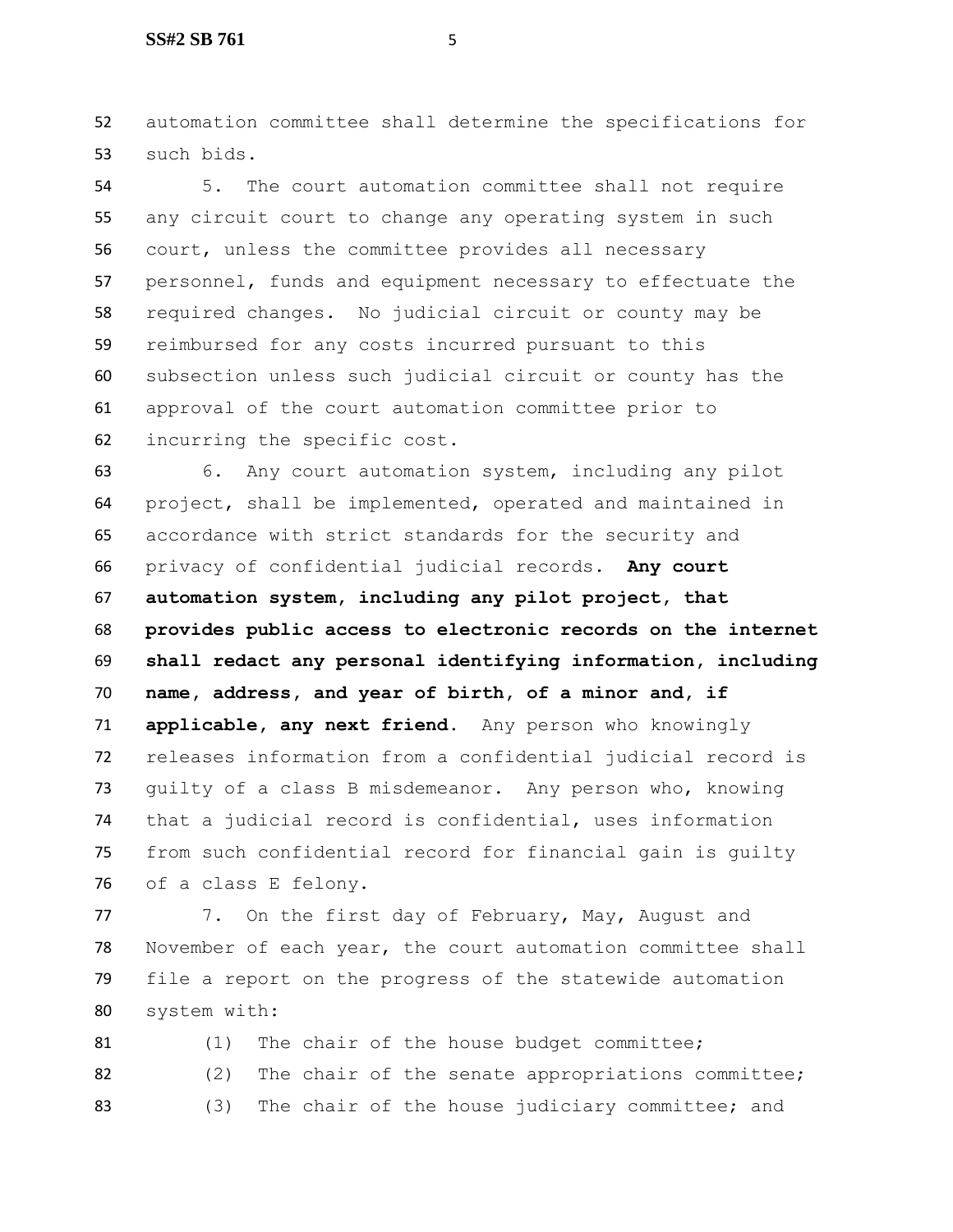(4) The chair of the senate judiciary committee.

 8. Section 488.027 shall expire on September 1, 2023. The court automation committee established pursuant to this section may continue to function until completion of its duties prescribed by this section, but shall complete its duties prior to September 1, 2025.

9. This section shall expire on September 1, 2025.

 610.021. Except to the extent disclosure is otherwise required by law, a public governmental body is authorized to close meetings, records and votes, to the extent they relate to the following:

 (1) Legal actions, causes of action or litigation involving a public governmental body and any confidential or privileged communications between a public governmental body or its representatives and its attorneys. However, any minutes, vote or settlement agreement relating to legal actions, causes of action or litigation involving a public governmental body or any agent or entity representing its interests or acting on its behalf or with its authority, including any insurance company acting on behalf of a public government body as its insured, shall be made public upon final disposition of the matter voted upon or upon the 16 signing by the parties of the settlement agreement, unless, prior to final disposition, the settlement agreement is ordered closed by a court after a written finding that the adverse impact to a plaintiff or plaintiffs to the action clearly outweighs the public policy considerations of section 610.011, however, the amount of any moneys paid by, or on behalf of, the public governmental body shall be disclosed; provided, however, in matters involving the exercise of the power of eminent domain, the vote shall be announced or become public immediately following the action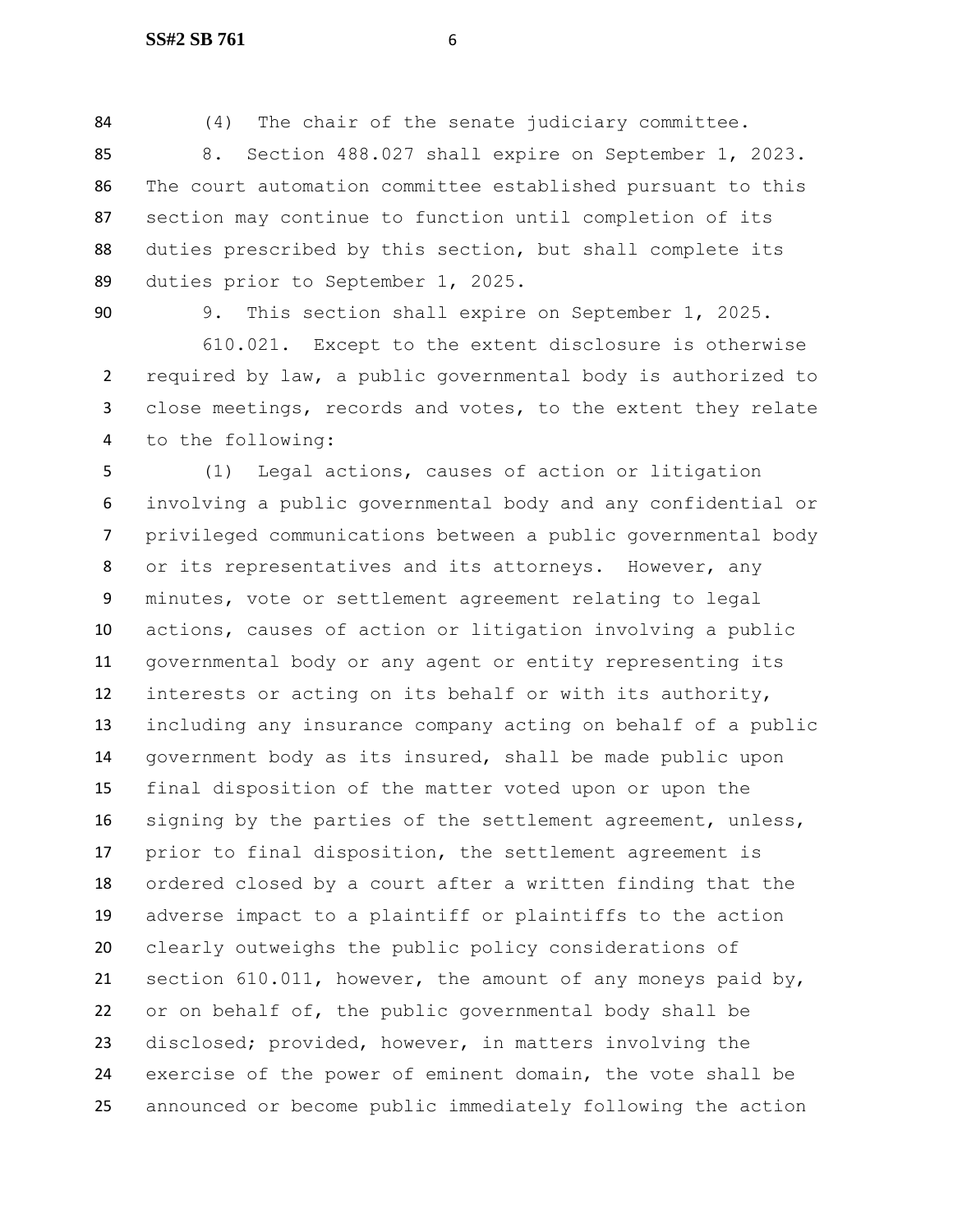on the motion to authorize institution of such a legal action. Legal work product shall be considered a closed record;

 (2) Leasing, purchase or sale of real estate by a public governmental body where public knowledge of the transaction might adversely affect the legal consideration therefor. However, any minutes, vote or public record approving a contract relating to the leasing, purchase or sale of real estate by a public governmental body shall be made public upon execution of the lease, purchase or sale of the real estate;

 (3) Hiring, firing, disciplining or promoting of particular employees by a public governmental body when personal information about the employee is discussed or recorded. However, any vote on a final decision, when taken by a public governmental body, to hire, fire, promote or discipline an employee of a public governmental body shall be made available with a record of how each member voted to the public within seventy-two hours of the close of the meeting where such action occurs; provided, however, that any employee so affected shall be entitled to prompt notice of such decision during the seventy-two-hour period before such decision is made available to the public. As used in this subdivision, the term "personal information" means information relating to the performance or merit of individual employees;

 (4) The state militia or national guard or any part thereof;

 (5) Nonjudicial mental or physical health proceedings involving identifiable persons, including medical, psychiatric, psychological, or alcoholism or drug dependency diagnosis or treatment;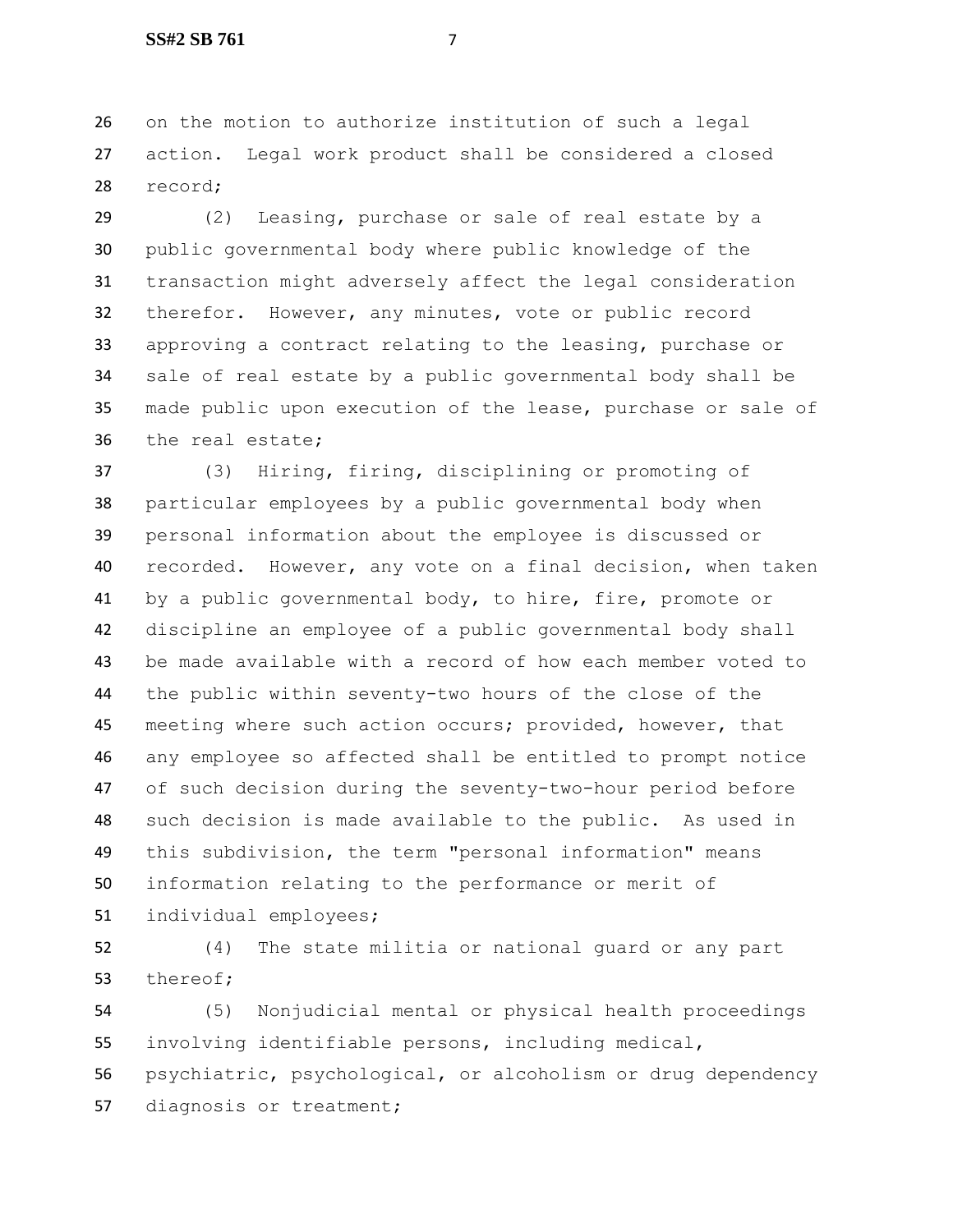(6) Scholastic probation, expulsion, or graduation of identifiable individuals, including records of individual test or examination scores; however, personally identifiable student records maintained by public educational institutions shall be open for inspection by the parents, guardian or other custodian of students under the age of eighteen years and by the parents, guardian or other custodian and the student if the student is over the age of eighteen years;

 (7) Testing and examination materials, before the test or examination is given or, if it is to be given again, before so given again;

 (8) Welfare cases of identifiable individuals; (9) Preparation, including any discussions or work product, on behalf of a public governmental body or its representatives for negotiations with employee groups;

 (10) Software codes for electronic data processing and 75 documentation thereof;

 (11) Specifications for competitive bidding, until either the specifications are officially approved by the public governmental body or the specifications are published for bid;

 (12) Sealed bids and related documents, until the bids are opened; and sealed proposals and related documents or any documents related to a negotiated contract until a contract is executed, or all proposals are rejected;

 (13) Individually identifiable personnel records, performance ratings or records pertaining to employees or applicants for employment, except that this exemption shall not apply to the names, positions, salaries and lengths of service of officers and employees of public agencies once they are employed as such, and the names of private sources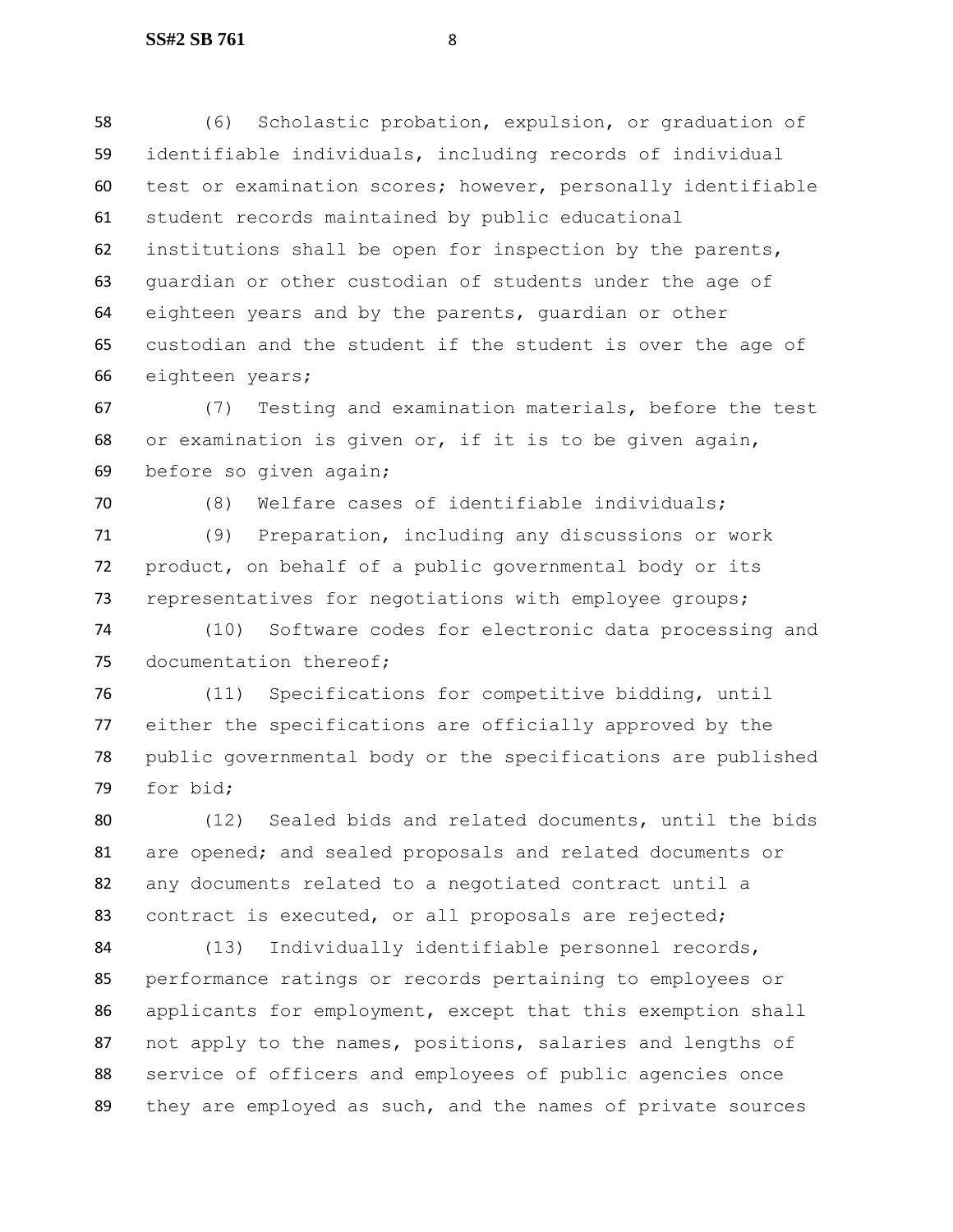donating or contributing money to the salary of a chancellor or president at all public colleges and universities in the state of Missouri and the amount of money contributed by the source;

 (14) Records which are protected from disclosure by law;

 (15) Meetings and public records relating to scientific and technological innovations in which the owner 98 has a proprietary interest;

 (16) Records relating to municipal hotlines established for the reporting of abuse and wrongdoing;

 (17) Confidential or privileged communications between a public governmental body and its auditor, including all auditor work product; however, all final audit reports issued by the auditor are to be considered open records 105 pursuant to this chapter;

 (18) Operational guidelines, policies and specific 107 response plans developed, adopted, or maintained by any public agency responsible for law enforcement, public safety, first response, or public health for use in responding to or preventing any critical incident which is or appears to be terrorist in nature and which has the potential to endanger individual or public safety or health. Financial records related to the procurement of or expenditures relating to operational guidelines, policies or plans purchased with public funds shall be open. When seeking to close information pursuant to this exception, the public governmental body shall affirmatively state in writing that disclosure would impair the public governmental body's ability to protect the security or safety of persons or real property, and shall in the same writing state that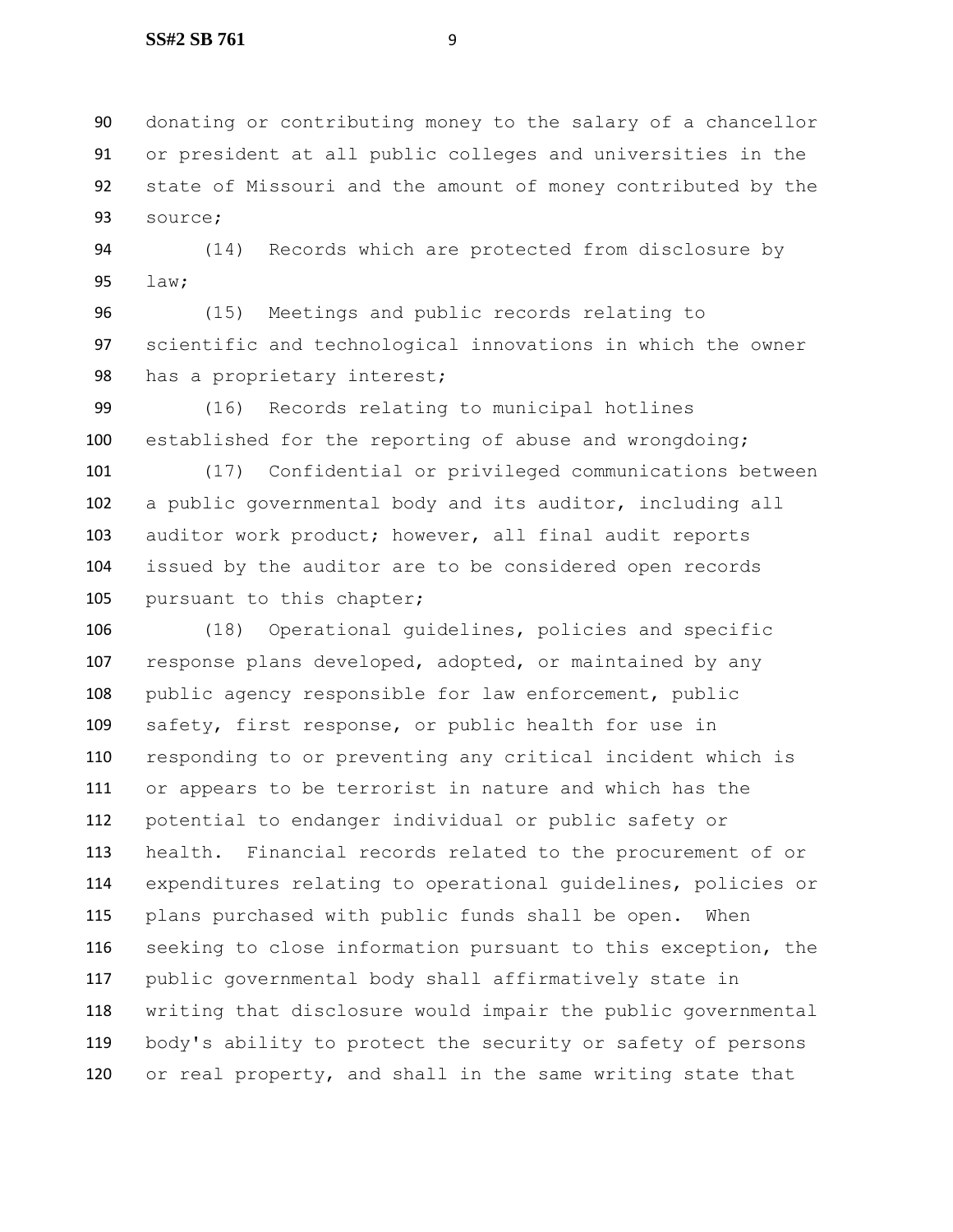the public interest in nondisclosure outweighs the public 122 interest in disclosure of the records;

 (19) Existing or proposed security systems and structural plans of real property owned or leased by a public governmental body, and information that is voluntarily submitted by a nonpublic entity owning or operating an infrastructure to any public governmental body for use by that body to devise plans for protection of that infrastructure, the public disclosure of which would threaten public safety:

 (a) Records related to the procurement of or expenditures relating to security systems purchased with public funds shall be open;

 (b) When seeking to close information pursuant to this exception, the public governmental body shall affirmatively state in writing that disclosure would impair the public governmental body's ability to protect the security or 138 safety of persons or real property, and shall in the same writing state that the public interest in nondisclosure 140 outweighs the public interest in disclosure of the records;

 (c) Records that are voluntarily submitted by a nonpublic entity shall be reviewed by the receiving agency within ninety days of submission to determine if retention of the document is necessary in furtherance of a state security interest. If retention is not necessary, the documents shall be returned to the nonpublic governmental body or destroyed;

 (20) The portion of a record that identifies security systems or access codes or authorization codes for security systems of real property;

 (21) Records that identify the configuration of components or the operation of a computer, computer system,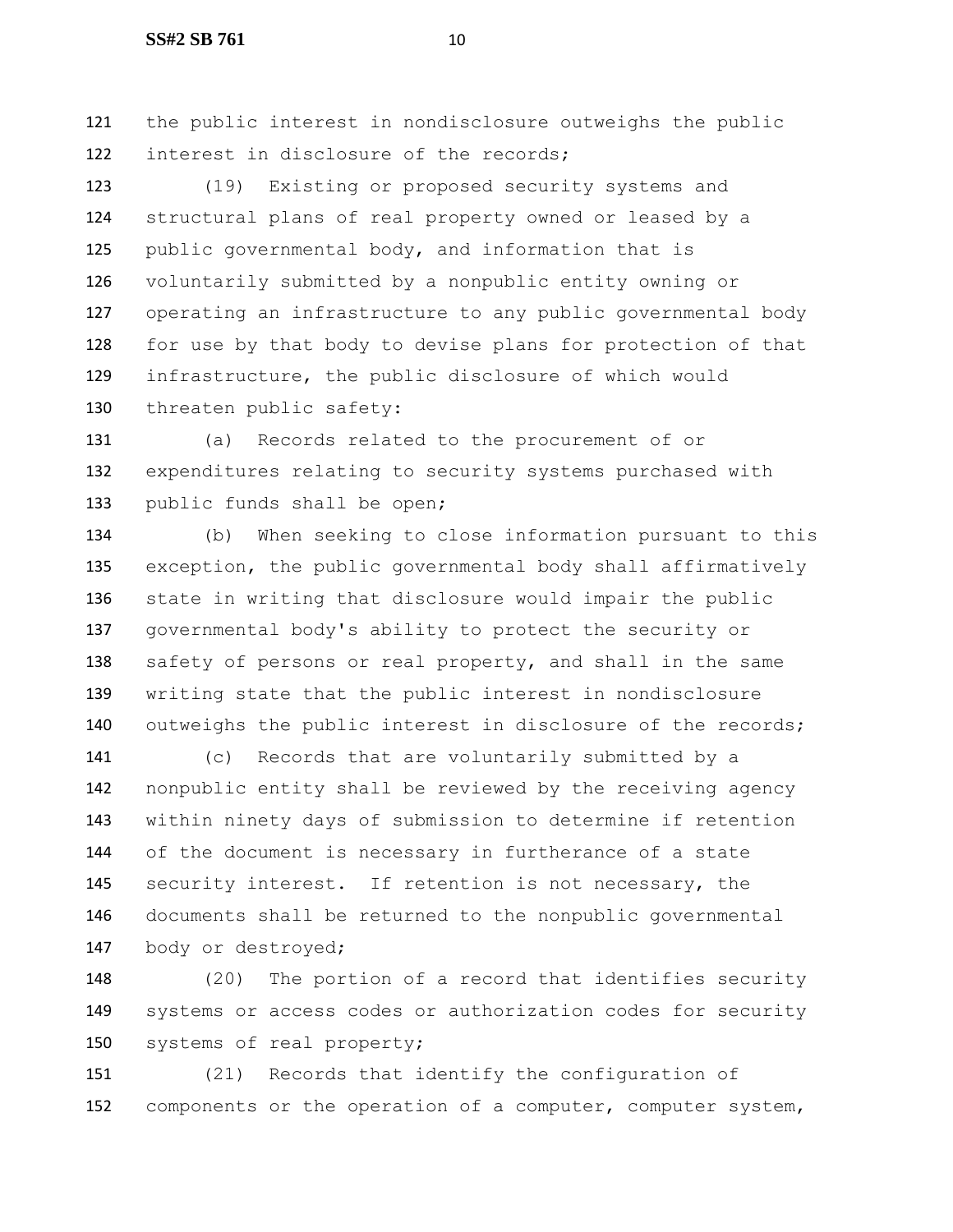computer network, or telecommunications network, and would allow unauthorized access to or unlawful disruption of a computer, computer system, computer network, or telecommunications network of a public governmental body. This exception shall not be used to limit or deny access to otherwise public records in a file, document, data file or database containing public records. Records related to the procurement of or expenditures relating to such computer, computer system, computer network, or telecommunications network, including the amount of moneys paid by, or on behalf of, a public governmental body for such computer, computer system, computer network, or telecommunications network shall be open;

 (22) Credit card numbers, personal identification numbers, digital certificates, physical and virtual keys, access codes or authorization codes that are used to protect the security of electronic transactions between a public governmental body and a person or entity doing business with a public governmental body. Nothing in this section shall be deemed to close the record of a person or entity using a credit card held in the name of a public governmental body or any record of a transaction made by a person using a credit card or other method of payment for which 176 reimbursement is made by a public governmental body;

 (23) Records submitted by an individual, corporation, or other business entity to a public institution of higher education in connection with a proposal to license intellectual property or perform sponsored research and which contains sales projections or other business plan information the disclosure of which may endanger the competitiveness of a business; **[**and**]**